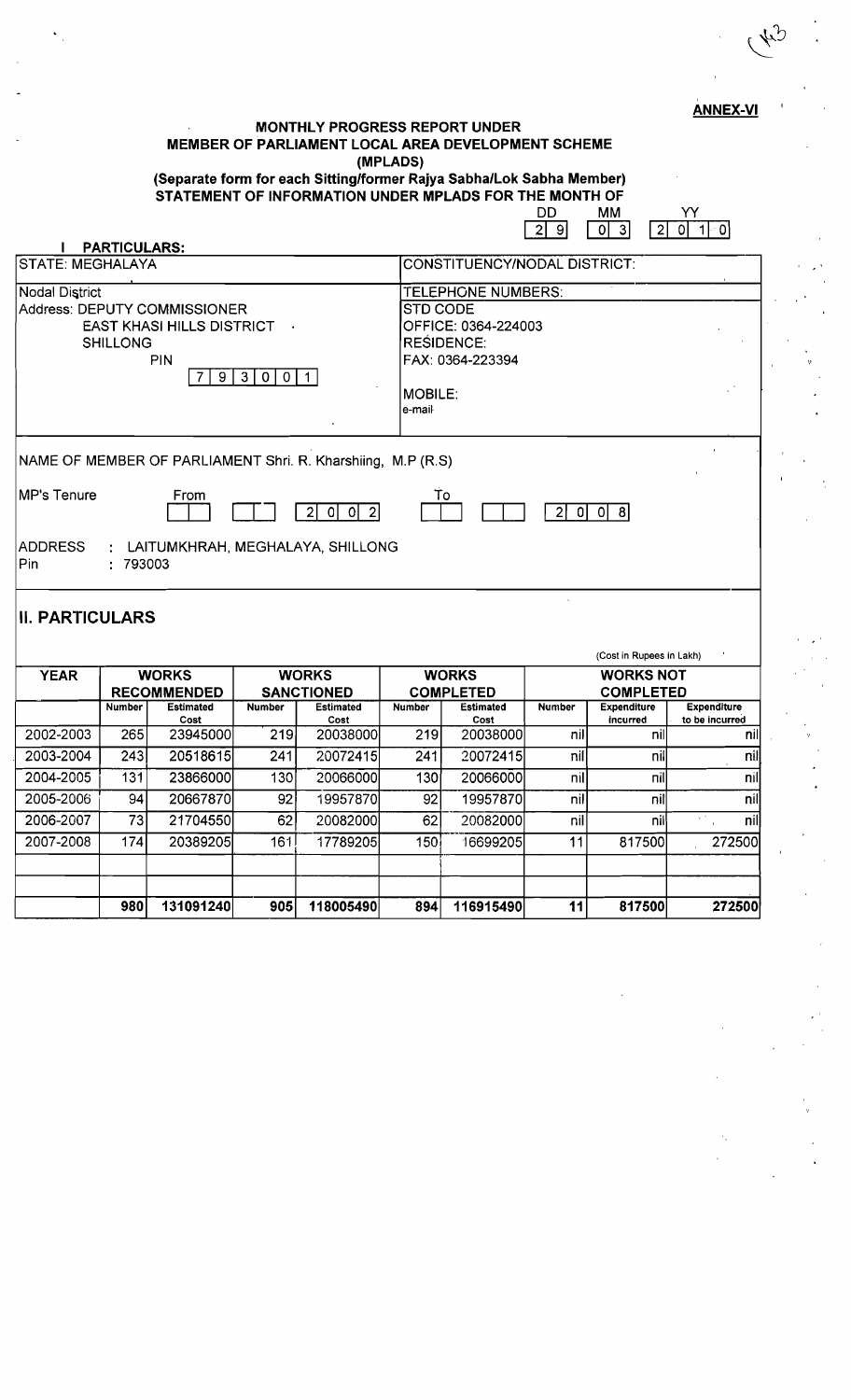## **III FUNDS RECEIVED AND UTILIZED**

|                                                              | , , , , , , , , , , , , , , , ,                                     |                 |                       |                    |            |                       |                |              |
|--------------------------------------------------------------|---------------------------------------------------------------------|-----------------|-----------------------|--------------------|------------|-----------------------|----------------|--------------|
| <b>YEAR</b>                                                  | <b>FUNDS</b>                                                        | <b>INTEREST</b> | <b>FUND</b>           | <b>TOTAL FUNDS</b> |            | <b>FUNDS UTILISED</b> | <b>BALANCE</b> |              |
|                                                              | <b>RECEIVED</b>                                                     |                 | ACCRUED   RECEIVED ON |                    | SC&ST area | <b>Others</b>         | Total          | <b>FUNDS</b> |
|                                                              | <b>FROM GOI</b>                                                     |                 | <b>DISTRIBUTION</b>   |                    |            |                       |                |              |
| 2002-2003                                                    | 200                                                                 | 10833           |                       | 20010833           | 20038000   | 0                     | 20038000       | $-27167$     |
| 2003-2004                                                    | 200                                                                 | 67742           |                       | 20067742           | 19550415   | 522000                | 20072415       | $-4673$      |
| 2004-2005                                                    | 200                                                                 | 87439           |                       | 20087439           | 16373000   | 3693000               | 20066000       | 21439        |
| 2005-2006                                                    | 200                                                                 |                 |                       | 20000000           | 17682870   | 2275000               | 19957870       | 42130        |
| 2006-2007                                                    | 200                                                                 |                 |                       | 20000000           | 17782000   | 2300000               | 20082000       | $-82000$     |
| 2007-2008                                                    | 200                                                                 | nil             | nill                  | 20000000           | 17516705   | 0                     | 17516705       | 2483295      |
| Total                                                        | 1200                                                                | 166014          |                       | 120166014          | 108942990  | 8790000               | 117732990      | 2433024      |
|                                                              | a) Fund received from the Government of India                       |                 |                       |                    |            | 120000000             |                |              |
| (b) Amount of Interest accrued on the funds                  |                                                                     |                 |                       |                    |            | 166014                |                |              |
| (c) Funds received on distribution                           |                                                                     |                 |                       |                    |            | 1481754               |                |              |
| $(d)$ Total (a+b+c)                                          |                                                                     |                 |                       |                    |            | 121647768             |                |              |
| (e) Total cost of work sanctioned                            |                                                                     |                 |                       |                    |            | 118005490             |                |              |
|                                                              | (f)Total unsanctioned Balance available with the Constituency (d-e) |                 |                       |                    |            |                       |                | 3642278      |
| (g) Actual expenditure incurred by the implementing Agencies |                                                                     |                 |                       |                    |            |                       |                | 117732990    |
| (h) Total funds available with with the Constituency (d-g)   |                                                                     |                 |                       |                    |            |                       |                | 3642278      |
| (i) Fund required to completes the sanctioned works          |                                                                     |                 |                       |                    |            |                       |                | 272500       |
| (i) Savings for distribution to Successor Mps                |                                                                     |                 |                       |                    |            |                       |                |              |
| (k) Numbers of work inspected by District Authority          |                                                                     |                 |                       |                    |            |                       |                |              |
| (a) During the month                                         |                                                                     |                 |                       |                    |            | 11                    |                |              |
| c) Cumulative                                                |                                                                     |                 |                       |                    |            |                       | 91%            |              |

## **(Rs . In lakh)**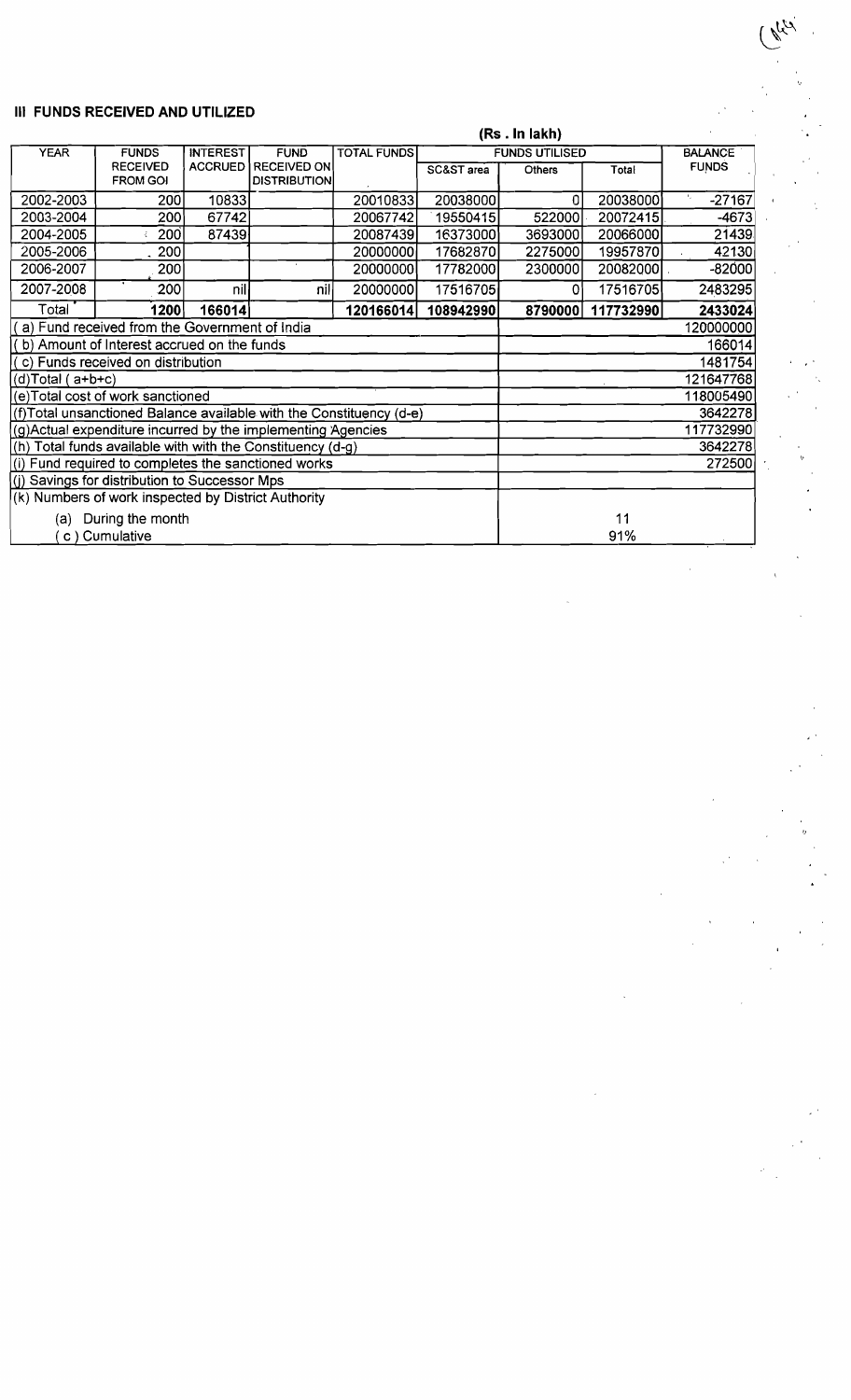| יזיי וויסוטאב אוזט ו וואמוסטאב טבו אונט טו זוסומוס ווז טטוובטטבבט טאט וב אונט |             |                            |           |                                          |            |           |  |  |  |
|-------------------------------------------------------------------------------|-------------|----------------------------|-----------|------------------------------------------|------------|-----------|--|--|--|
| Years                                                                         |             | Physical (Number of works) |           | Financial (Cost of works) (Rs. In lakhs) |            |           |  |  |  |
|                                                                               |             |                            |           |                                          |            |           |  |  |  |
|                                                                               | Recommended | Sanctioned                 | Completed | Recommended                              | Sanctioned | Completed |  |  |  |
|                                                                               |             |                            |           |                                          |            |           |  |  |  |
|                                                                               |             |                            |           |                                          |            |           |  |  |  |
|                                                                               |             |                            |           |                                          |            |           |  |  |  |
|                                                                               |             |                            |           |                                          |            |           |  |  |  |

## **IV PHYSICAL AND FINANCIAL DETAILS OF WORKS IN SCHECULED CASTE AREAS**

## **V.PHYSICAL AND FINANCIAL DETAil** . **S OF WORKS IN SCHECULED TRIBE AREAS**

 $\overline{a}$ 

| Years     |             | Physical (Number of works) |           | Financial (Cost of works) (Rs. In lakhs) |            |           |  |
|-----------|-------------|----------------------------|-----------|------------------------------------------|------------|-----------|--|
|           |             |                            |           |                                          |            |           |  |
|           | Recommended | Sanctioned                 | Completed | Recommended                              | Sanctioned | Completed |  |
| 2002-2003 | 265         | 219                        | 219       | 24260000                                 | 20038000   | 20038000  |  |
| 2003-2004 | 243         | 240                        | 240       | 20518615                                 | 19442415   | 19442415  |  |
| 2004-2005 | 139         | 126                        | 123       | 21633000                                 | 16303600   | 16013600  |  |
| 2005-2006 | 83          | 78                         | 64        | 18377825                                 | 17582925   | 13532825  |  |
| 2006-2007 | 99          | 69                         | 54        | 21968200                                 | 17782000   | 17782000  |  |
| 2007-2008 | 174         | 161                        | 150       | 20389205                                 | 17789205   | 16699205  |  |
|           |             |                            |           |                                          |            |           |  |
| Total     | 1003        | 893                        | 850       | 127146845                                | 108938145  | 103508045 |  |